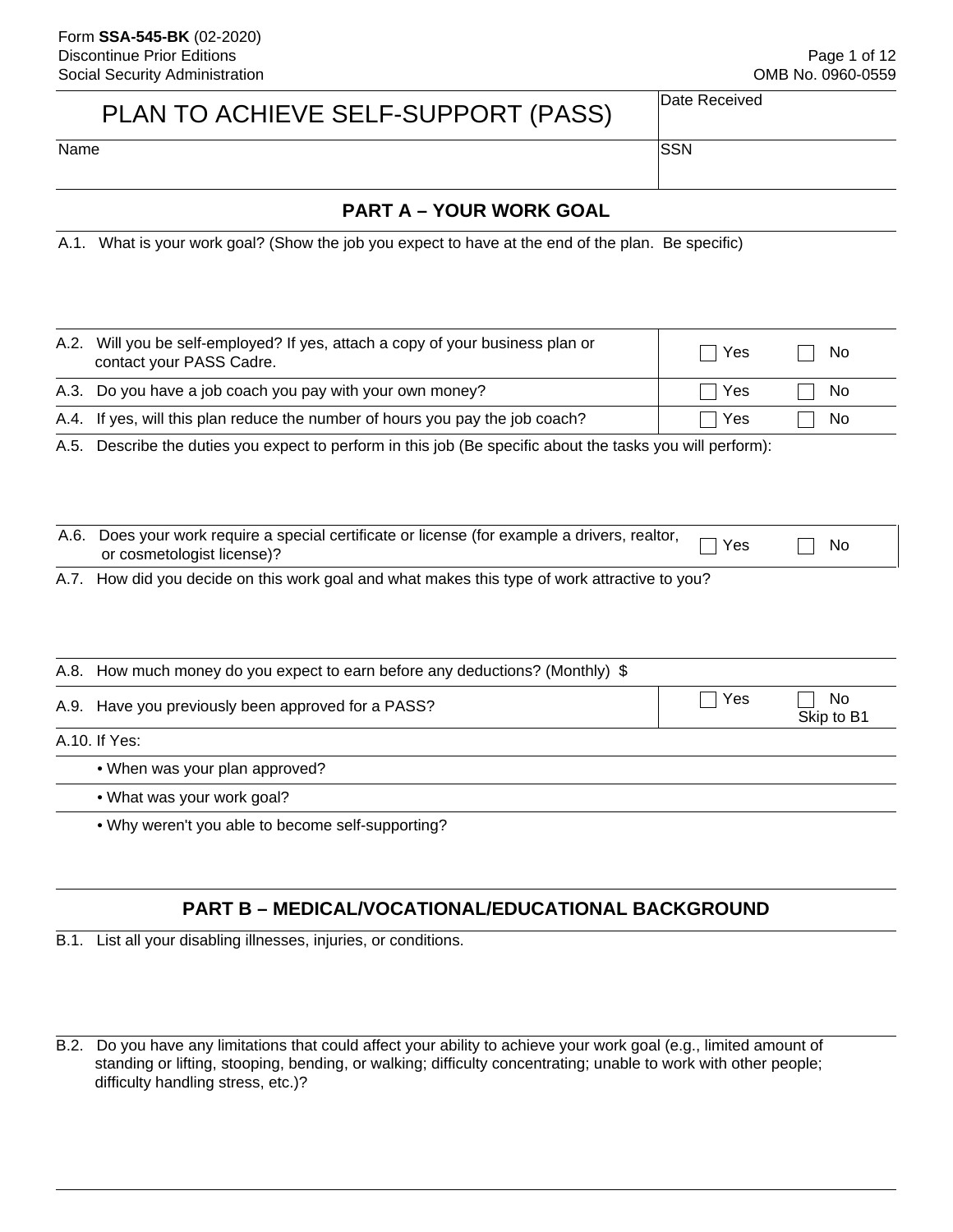B.4. List the types of jobs you have had in the past; including volunteer work, self-employment, and military service. List the dates you have worked in these jobs.

| <b>Job Title</b>      | <b>Type of Business</b>                                                                                     | <b>Dates Worked</b>            |                            |    |
|-----------------------|-------------------------------------------------------------------------------------------------------------|--------------------------------|----------------------------|----|
|                       |                                                                                                             |                                | From                       | То |
|                       |                                                                                                             |                                |                            |    |
|                       |                                                                                                             |                                |                            |    |
|                       |                                                                                                             |                                |                            |    |
|                       |                                                                                                             |                                |                            |    |
|                       |                                                                                                             |                                |                            |    |
|                       |                                                                                                             |                                |                            |    |
|                       |                                                                                                             |                                |                            |    |
|                       |                                                                                                             |                                |                            |    |
| B.5.                  | Check the highest grade of school completed.                                                                |                                |                            |    |
|                       | 3<br>5<br>2<br>4<br>O                                                                                       | 9<br>6<br>8<br>7               | $10 \square 11 \square 12$ |    |
|                       | <b>GED</b><br>or                                                                                            | <b>High School Equivalency</b> |                            |    |
|                       | College:<br>$\overline{2}$<br>more than 4<br>3<br>$\vert$ 1<br>4                                            |                                |                            |    |
|                       | If a college degree(s) was earned:                                                                          |                                |                            |    |
|                       | Type of Degree:                                                                                             |                                | Date of Graduation:        |    |
|                       | Field of Study:                                                                                             |                                |                            |    |
|                       | Type of Degree:                                                                                             |                                | Date of Graduation:        |    |
|                       | Field of Study:                                                                                             |                                |                            |    |
|                       | B.6. Have you completed any type of special job training, trade or vocational school?                       |                                | Yes                        | No |
|                       | If Yes: Type of Certificate or License:                                                                     |                                | Date Obtained:             |    |
| B.7.                  | If you have a college degree or specialized training, does your plan include<br>additional education?       |                                | Yes                        | No |
|                       | If Yes, explain why the additional education is needed to achieve your goal:                                |                                |                            |    |
|                       |                                                                                                             |                                |                            |    |
|                       |                                                                                                             |                                |                            |    |
|                       |                                                                                                             |                                |                            |    |
|                       | B.8. Have you assigned your Ticket to Work or applied for services with a                                   |                                | Yes<br>No                  |    |
|                       | vocational rehabilitation organization?                                                                     |                                |                            |    |
|                       | If you have developed a work plan with this organization, please include a copy with your PASS application. |                                |                            |    |
|                       | Name of Organization:                                                                                       |                                | Contact:                   |    |
|                       | Address:                                                                                                    |                                | Phone:                     |    |
| Name of Organization: |                                                                                                             |                                | Contact:                   |    |

Address: Phone: Phone: Phone: Phone: Phone: Phone: Phone: Phone: Phone: Phone: Phone: Phone: Phone: Phone: Phone: Phone: Phone: Phone: Phone: Phone: Phone: Phone: Phone: Phone: Phone: Phone: Phone: Phone: Phone: Phone: Pho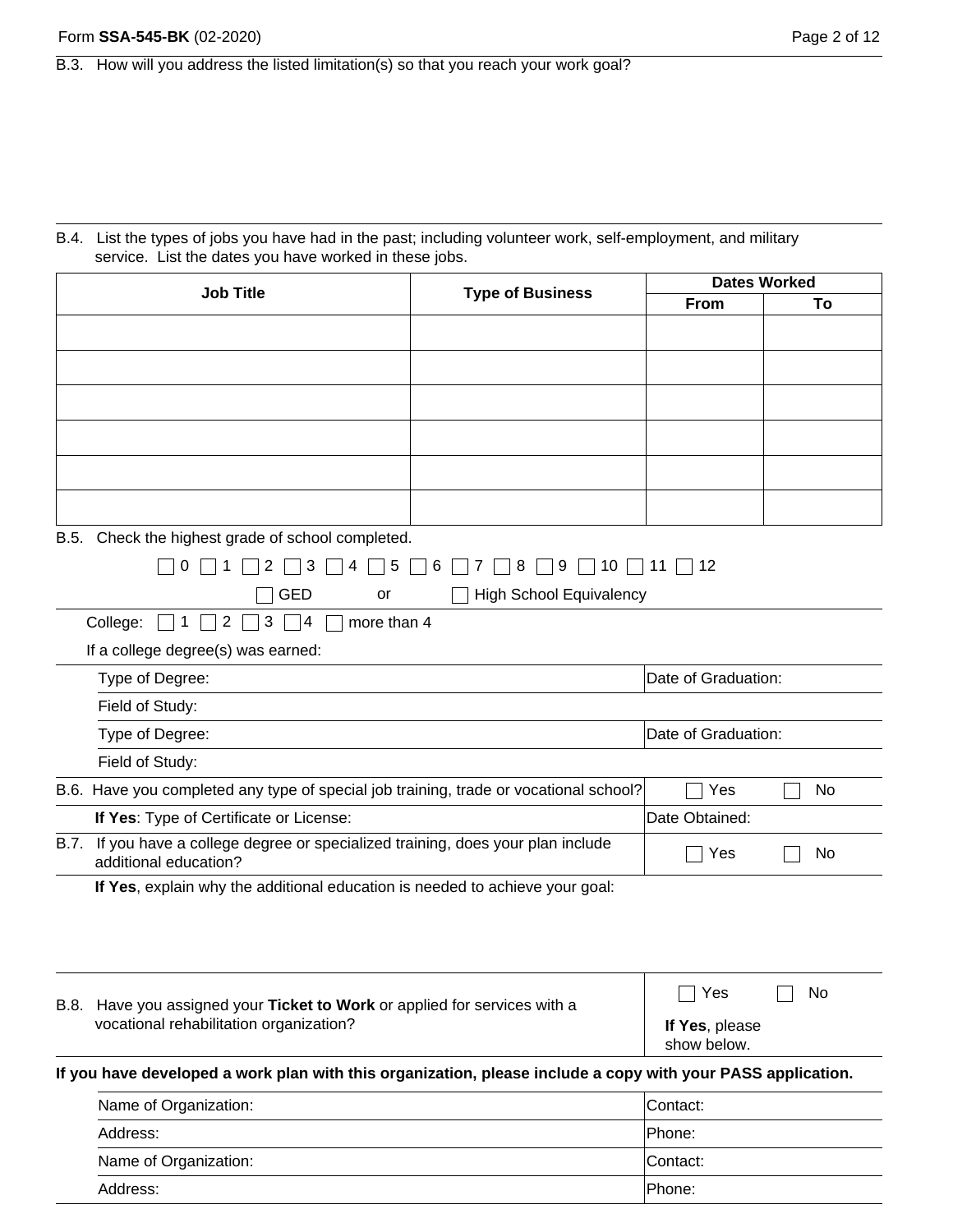# **PART C – YOUR PLAN**

List the steps that you will take or have to take to reach your work/self-employment goal. Be as specific as possible.

- For education -- list the credits for each term and the expected date of graduation.
- Show your job search start date and expected date of employment.
- For job coaching -- show the timeline for reducing job coaching hours or increasing your hours of employment.
- For self-employment -- list each step from startup to successful business operation.

| <b>Steps</b>                                | <b>Beginning</b><br><b>Date</b> | Completion<br><b>Date</b> |
|---------------------------------------------|---------------------------------|---------------------------|
| Example: Spring semester 2012 12 credits    | mm/yy                           | mm/yy                     |
| Example: Start job search, send out resumes | mm/yy                           | mm/yy                     |
| μ.                                          |                                 |                           |
| 2.                                          |                                 |                           |
| 3.                                          |                                 |                           |
| þ.                                          |                                 |                           |
| 5.                                          |                                 |                           |
| 6.                                          |                                 |                           |
| 7.                                          |                                 |                           |
| 8.                                          |                                 |                           |
| 9.                                          |                                 |                           |
| 10.                                         |                                 |                           |
| 11.                                         |                                 |                           |
| 12.                                         |                                 |                           |
| 13.                                         |                                 |                           |
| 14.                                         |                                 |                           |
| 15.                                         |                                 |                           |
| 16.                                         |                                 |                           |
| 17.                                         |                                 |                           |
| 18.                                         |                                 |                           |
| 19.                                         |                                 |                           |
| 20.                                         |                                 |                           |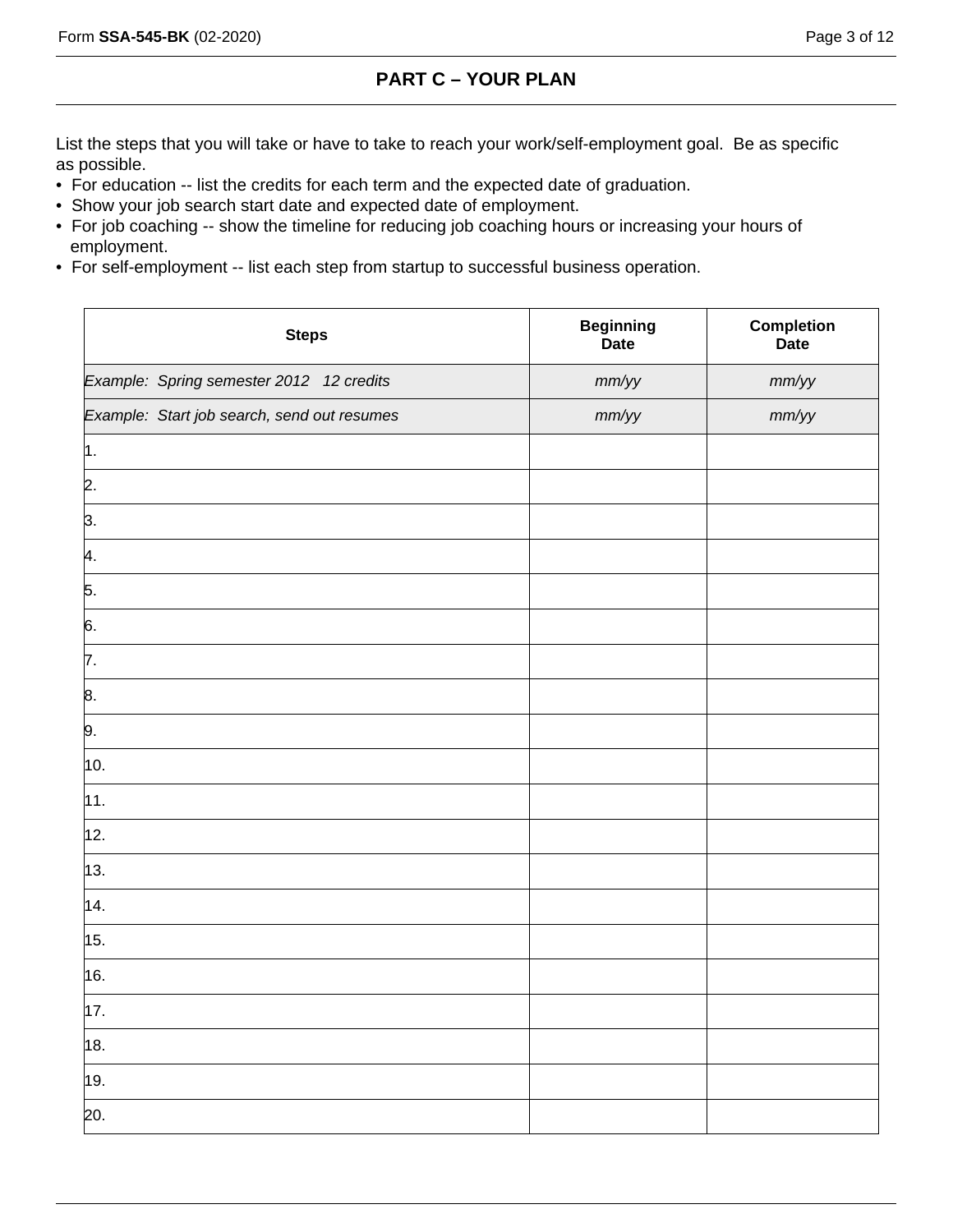# **PART D – EXPENSES**

### D.1. List the items or services that are necessary to achieve your work goal. Be as specific as possible. **(Do not include expenses you were paying prior to the beginning of your plan.)**

### a. Item/service/training:

Vendor/Provider:

Frequency of Payment (monthly, quarterly, one-time, etc.):

Total Cost: \$

When will you pay for these items or services?

How will these items or services help you reach your work goal?

### b. Item/service/training:

Vendor/Provider:

Frequency of Payment (monthly, quarterly, one-time, etc.):

Total Cost: \$

When will you pay for these items or services?

How will these items or services help you reach your work goal?

### c. Item/service/training:

Vendor/Provider:

Frequency of Payment (monthly, quarterly, one-time, etc.):

Total Cost: \$

When will you pay for these items or services?

How will these items or services help you reach your work goal?

### d. Item/service/training:

Vendor/Provider:

Frequency of Payment (monthly, quarterly, one-time, etc.):

Total Cost: \$

When will you pay for these items or services?

How will these items or services help you reach your work goal?

### e. Item/service/training:

Vendor/Provider:

Frequency of Payment (monthly, quarterly, one-time, etc.):

Total Cost: \$

When will you pay for these items or services?

How will these items or services help you reach your work goal?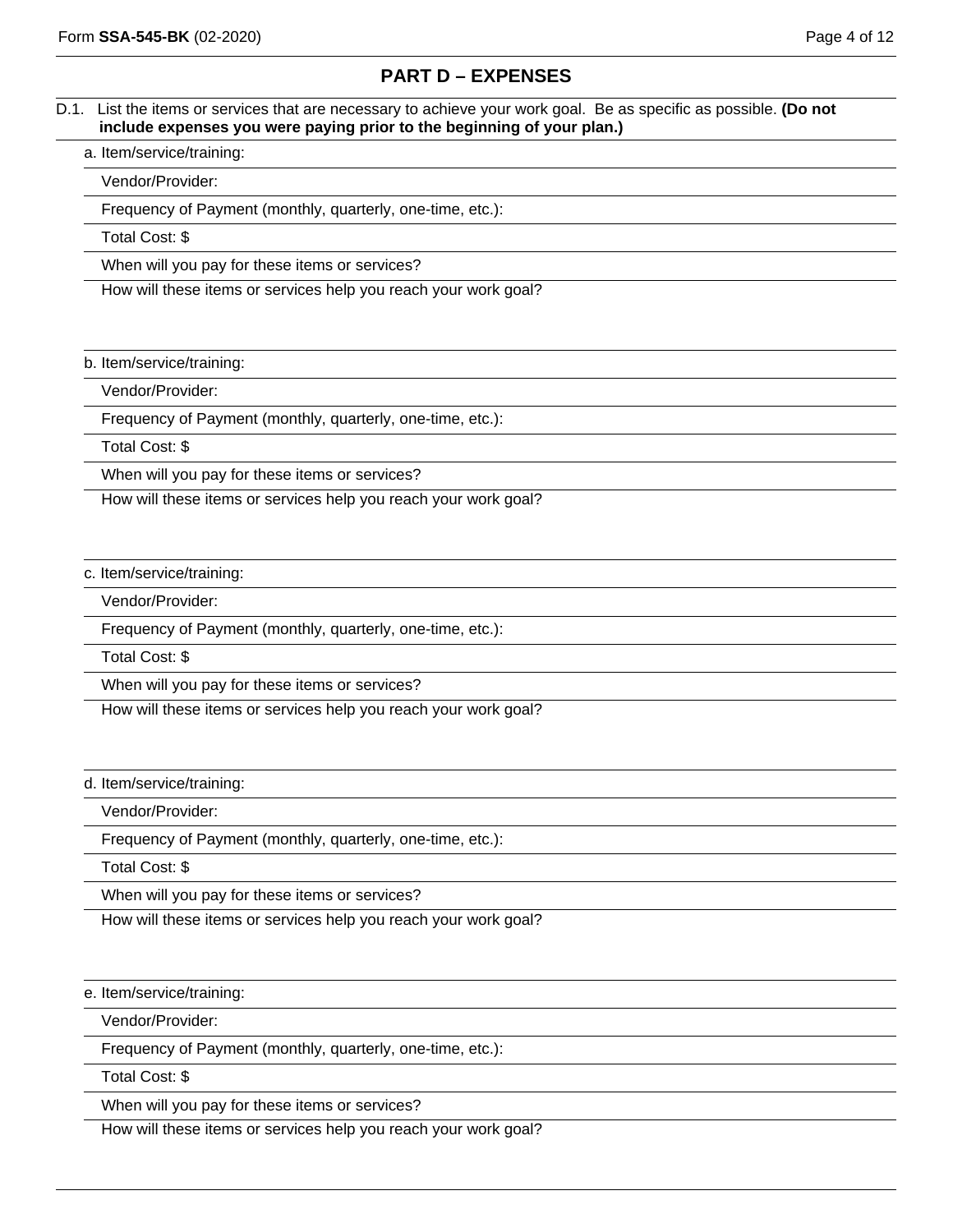f. Item/service/training:

Vendor/Provider:

Frequency of Payment (monthly, quarterly, one-time, etc.):

Total Cost: \$

When will you pay for these items or services?

How will these items or services help you reach your work goal?

If you have additional expenses, please use the remarks section in **Part H on page 7**.

| D.2. Will any other person or organization (e.g., grants, assistance, or Vocational<br>Rehabilitation agency) pay for or reimburse you for any part of the expenses<br>listed in your plan? If Yes, give details |                     |        | Yes<br>No                                    |  |
|------------------------------------------------------------------------------------------------------------------------------------------------------------------------------------------------------------------|---------------------|--------|----------------------------------------------|--|
| Who Will Pay                                                                                                                                                                                                     | <b>Item/Service</b> | Amount | When will the item/<br>service be purchased? |  |
|                                                                                                                                                                                                                  |                     |        |                                              |  |
|                                                                                                                                                                                                                  |                     |        |                                              |  |
|                                                                                                                                                                                                                  |                     |        |                                              |  |
|                                                                                                                                                                                                                  |                     |        |                                              |  |
|                                                                                                                                                                                                                  |                     |        |                                              |  |

# **PART E – FUNDING YOUR PASS PLAN**

| E.1. Do you plan to use any items you already own (equipment, property or savings)<br>to reach your work goal? If yes, list the items and the value. |                     | <b>No</b> |
|------------------------------------------------------------------------------------------------------------------------------------------------------|---------------------|-----------|
| Item                                                                                                                                                 | <i><b>Value</b></i> |           |

How will this help you reach your work goal?

| 11 U                                                 | . |
|------------------------------------------------------|---|
| the Middle ball of search a search and seal <b>A</b> |   |

How will this help you reach your work goal?

E.2. How do you plan to keep the money set aside for your PASS separate from your other funds? (Examples: checking or savings account, Direct Express or other debit card)

### E.3. List the income you currently receive *or* expect to receive.

| <b>Type of Income</b>                                                                                           | <b>Amount Received</b> |
|-----------------------------------------------------------------------------------------------------------------|------------------------|
| Social Security Disability (SSDI)                                                                               | Monthly                |
| Supplemental Security Income (SSI)                                                                              | Monthly                |
| Earned Income (Wages)                                                                                           | Monthly                |
| Self-Employment Income                                                                                          |                        |
| Other (please list):                                                                                            |                        |
| Other (please list):                                                                                            |                        |
| E.4. How much of this income, other than SSI, will you set aside to pay<br>for the items or services requested? |                        |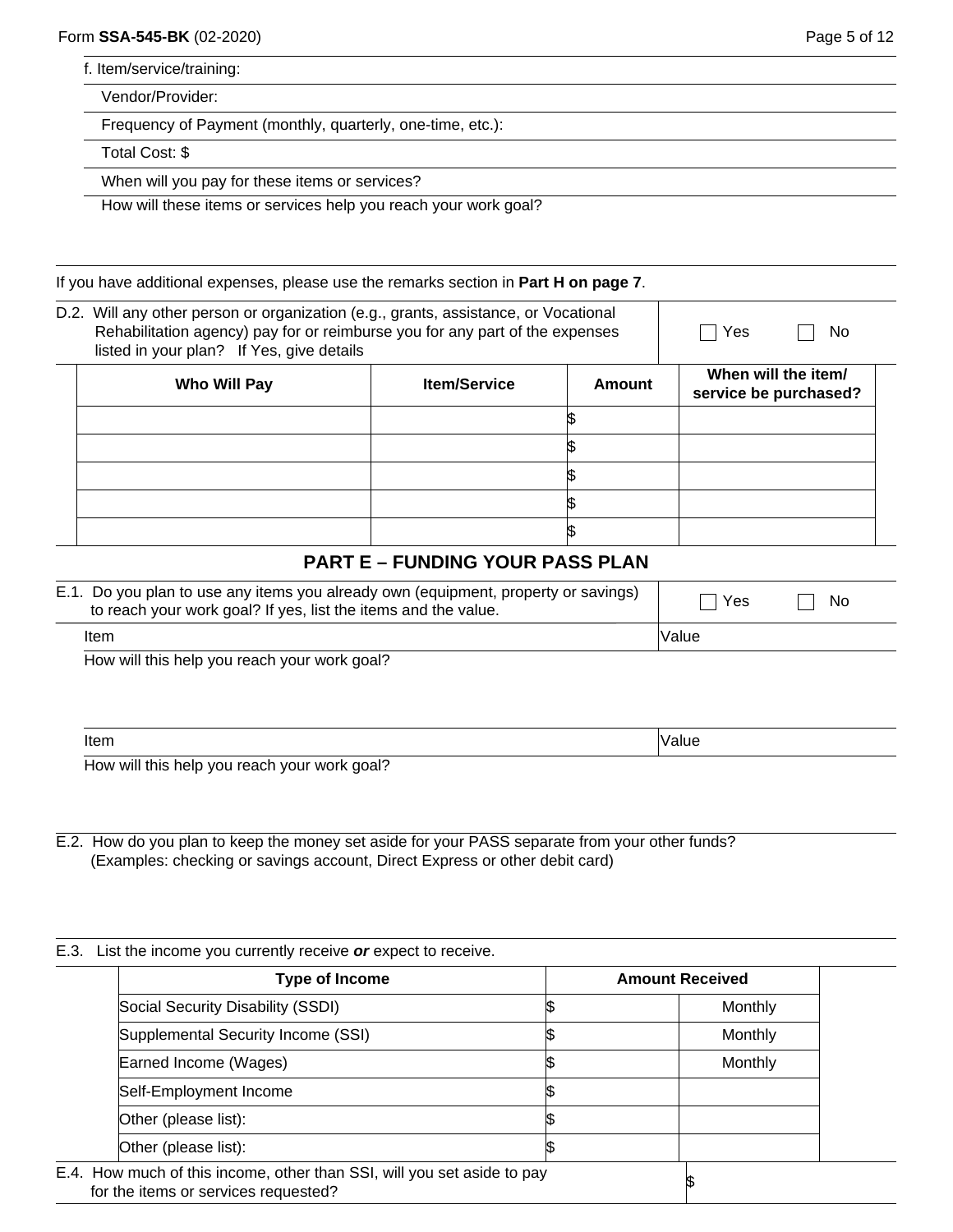# **PART F – CURRENT LIVING EXPENSES**

# **Average Current Living Expenses**

| <b>HOUSEHOLD EXPENSES</b>                          | <b>AMOUNT PER MONTH</b> |
|----------------------------------------------------|-------------------------|
| Food (Do not include food stamps.)                 |                         |
| Rent/Mortgage                                      |                         |
| Property Insurance/ Taxes not included in mortgage |                         |
| Gas                                                |                         |
| Electric                                           |                         |
| <b>Heating Fuel</b>                                |                         |
| Water/Sewer                                        |                         |
| Garbage Removal                                    |                         |
| Telephone (Home and Cell)                          |                         |
| Cable/Satellite TV                                 |                         |
| Internet                                           |                         |
| Other (Please list)                                |                         |

| <b>PERSONAL EXPENSES</b>               | <b>AMOUNT PER MONTH</b> |
|----------------------------------------|-------------------------|
| Recreation, Movies, Restaurants        |                         |
| Clothing                               |                         |
| Haircuts, Manicures                    |                         |
| Dental/Medical After Insurance         |                         |
| Vehicle Expenses (Gas and Maintenance) |                         |
| Transportation Costs (Bus Pass, Etc.)  |                         |
| Membership (Gym, Dating/Social, Etc.)  |                         |
| Service Animal                         |                         |
| Pet Expenses                           |                         |
| Other (Please list)                    |                         |

| <b>INSTALLMENTS</b>   | <b>AMOUNT PER MONTH</b> |
|-----------------------|-------------------------|
| Auto Loans/Leases     |                         |
| Insurance Premiums    |                         |
| Credit card Accounts  |                         |
| Child Support/Alimony |                         |
| Other (Please list)   |                         |

# **TOTAL MONTHLY EXPENSES:** \$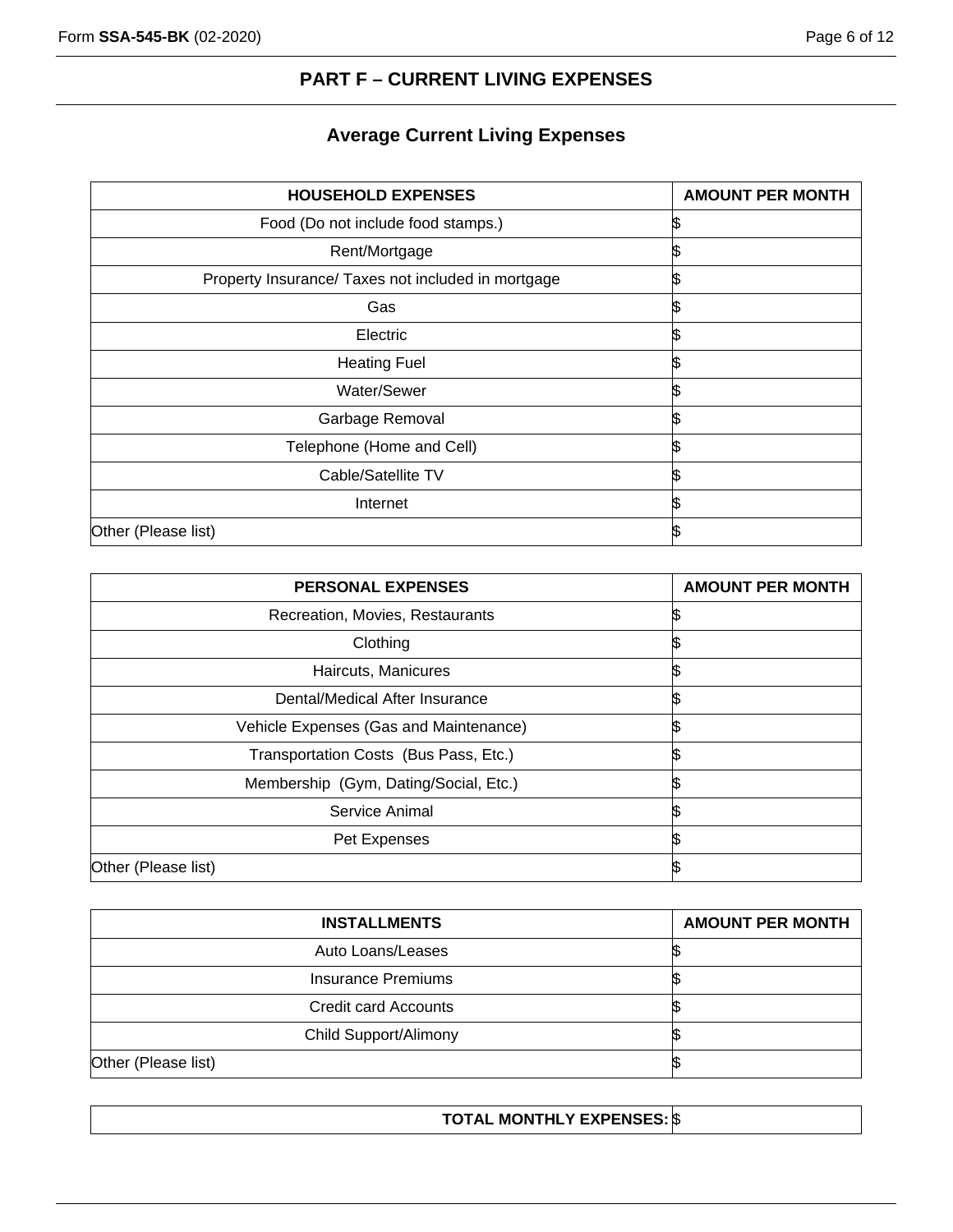# **PART G – OTHER CONTACTS**

G.1 If someone helped you prepare this plan, please give us the name, address and telephone number of that person or organization.

| Name      |                                                                                   |       |           |
|-----------|-----------------------------------------------------------------------------------|-------|-----------|
| Address   |                                                                                   |       |           |
| City      |                                                                                   | State | IZIP Code |
| Telephone | E-mail address                                                                    |       |           |
|           | G.2. If they are charging you a fee for this service, how much is the total cost? | S     |           |
|           |                                                                                   |       |           |

# **PART H – REMARKS**

**Use this section or a separate sheet of paper if you need additional space to answer any questions:**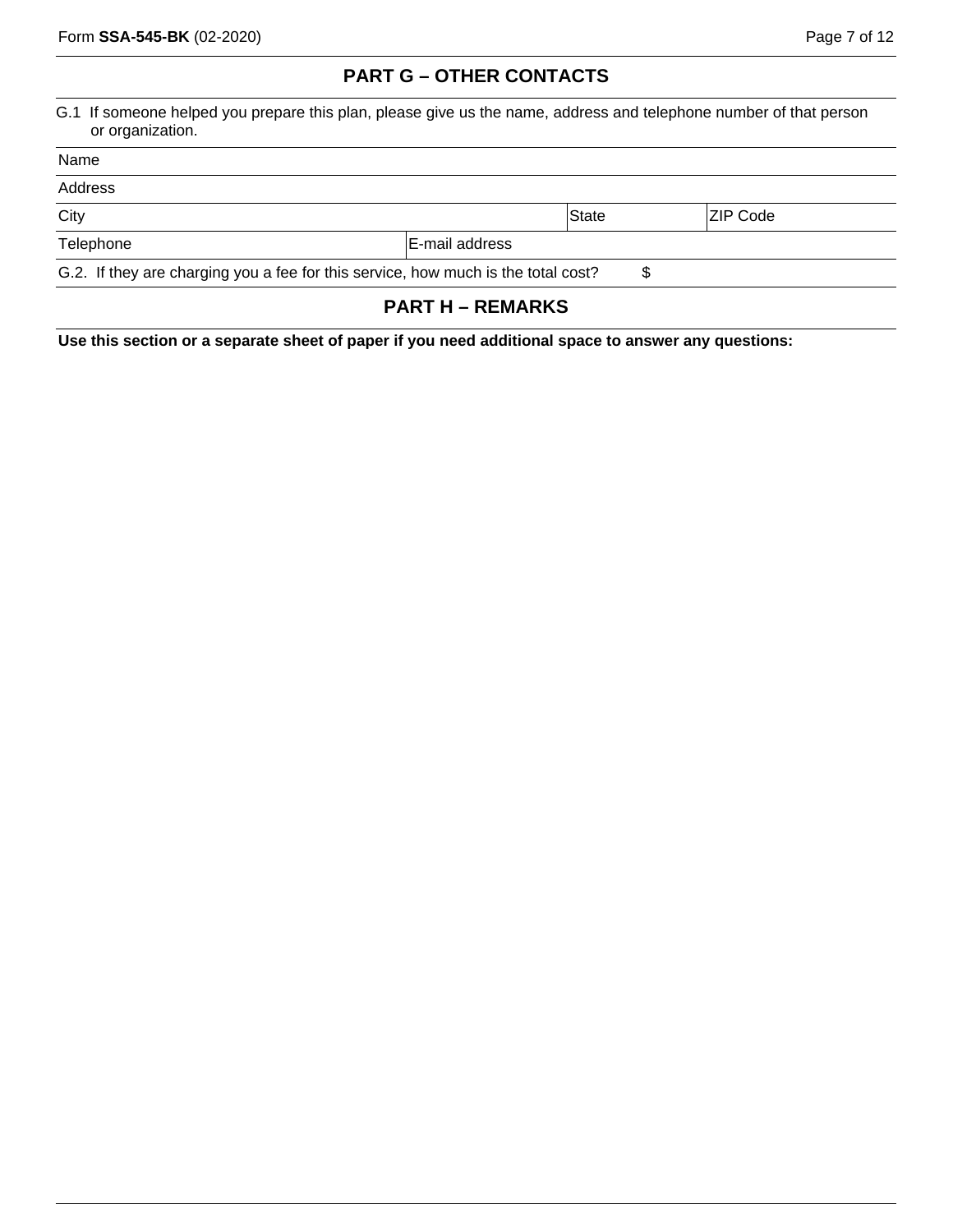Form **SSA-545-BK** (02-2020)

Name Security is a set of the security of the SSN SSN  $\sim$ 

# **PART I – AGREEMENT**

I authorize the Social Security Administration (SSA) to contact the person(s) or organization(s) listed in Part G of this plan for additional information about my PASS. I authorize this contact for the duration of my plan.

### **Signature**

Your authorization does not ordinarily have to be witnessed. However, if you have signed by mark (X), two witnesses to the signing who know you must sign below giving their full addresses.

| 1. Signature of Witness                                                         | 2. Signature of Witness                         |  |
|---------------------------------------------------------------------------------|-------------------------------------------------|--|
| Address (Number, Street, City, State, ZIP Code)                                 | Address (Number, Street, City, State, ZIP Code) |  |
| (Please note that if you do not sign the above, SSA may need to recontact you.) |                                                 |  |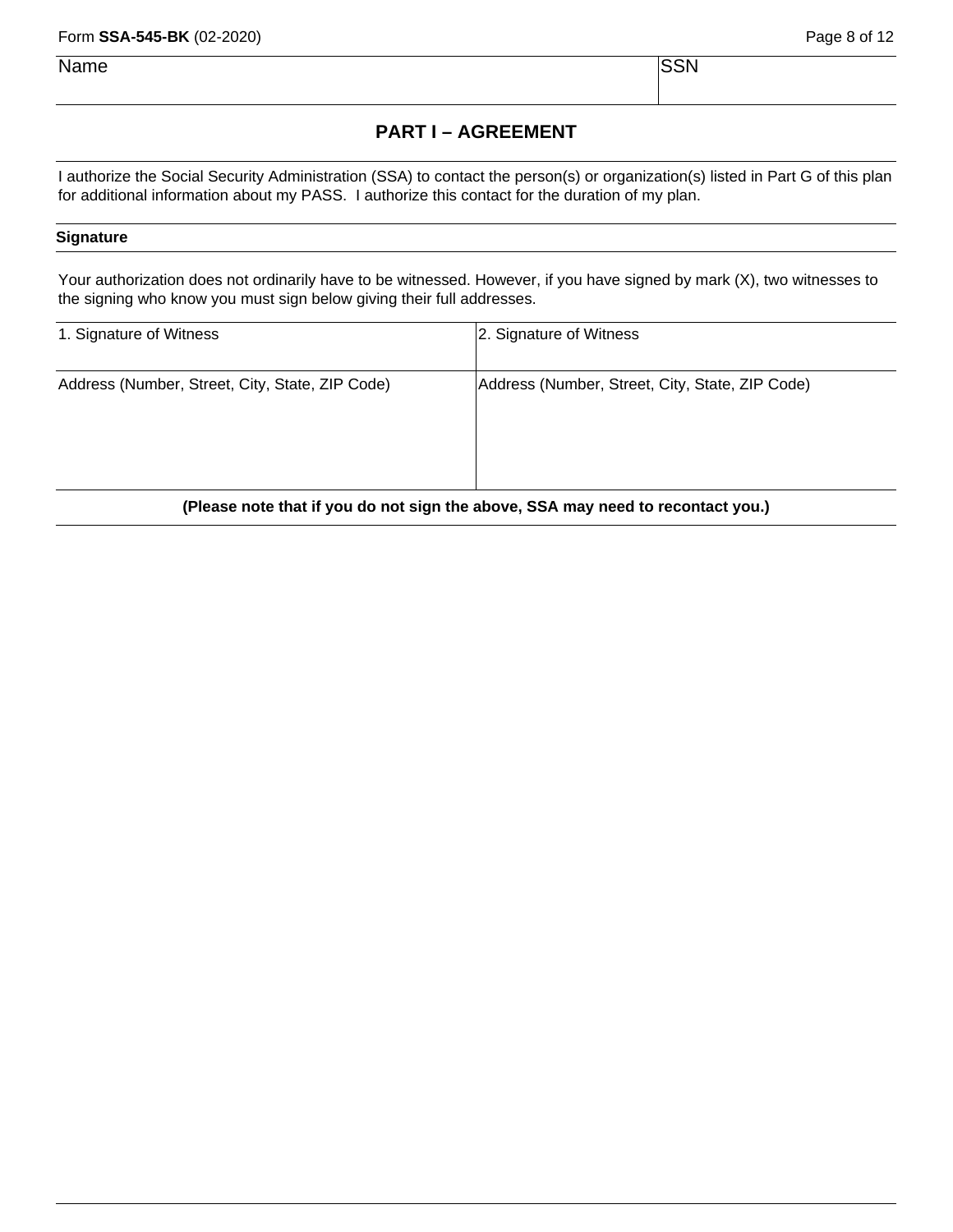### Page 9 of 12

| Name | $\sim$<br>the contract of the contract of the |
|------|-----------------------------------------------|
|      |                                               |

I authorize SSA to release information regarding my PASS to \_\_\_\_\_\_\_\_\_\_\_\_\_\_\_\_\_\_\_\_\_\_\_\_\_\_\_\_ to assist SSA in processing my plan. This information may include a copy of SSA's decision on my plan or other information about my benefits that are related to my plan, but excludes medical records and tax return information. I authorize this disclosure for the duration of my plan.

### **Signature**

Your authorization does not ordinarily have to be witnessed. However, if you have signed by mark (X), two witnesses to the signing who know you must sign below giving their full addresses.

| 1. Signature of Witness                         | 2. Signature of Witness                                                                                                  |  |  |  |
|-------------------------------------------------|--------------------------------------------------------------------------------------------------------------------------|--|--|--|
| Address (Number, Street, City, State, ZIP Code) | Address (Number, Street, City, State, ZIP Code)                                                                          |  |  |  |
|                                                 | Loutherine any multiple anniverse acceptance dependent displace to COA payment associated research on information operat |  |  |  |

I authorize any public or private custodian of records to disclose to SSA any non-medical records or information about me. In the case of a minor or incapable person, I, as the guardian or representative authorize the same disclosure of records about the person I represent.

### **Signature**

Your authorization does not ordinarily have to be witnessed. However, if you have signed by mark (X), two witnesses to the signing who know you must sign below giving their full addresses.

| 1. Signature of Witness                         | 2. Signature of Witness                         |
|-------------------------------------------------|-------------------------------------------------|
| Address (Number, Street, City, State, ZIP Code) | Address (Number, Street, City, State, ZIP Code) |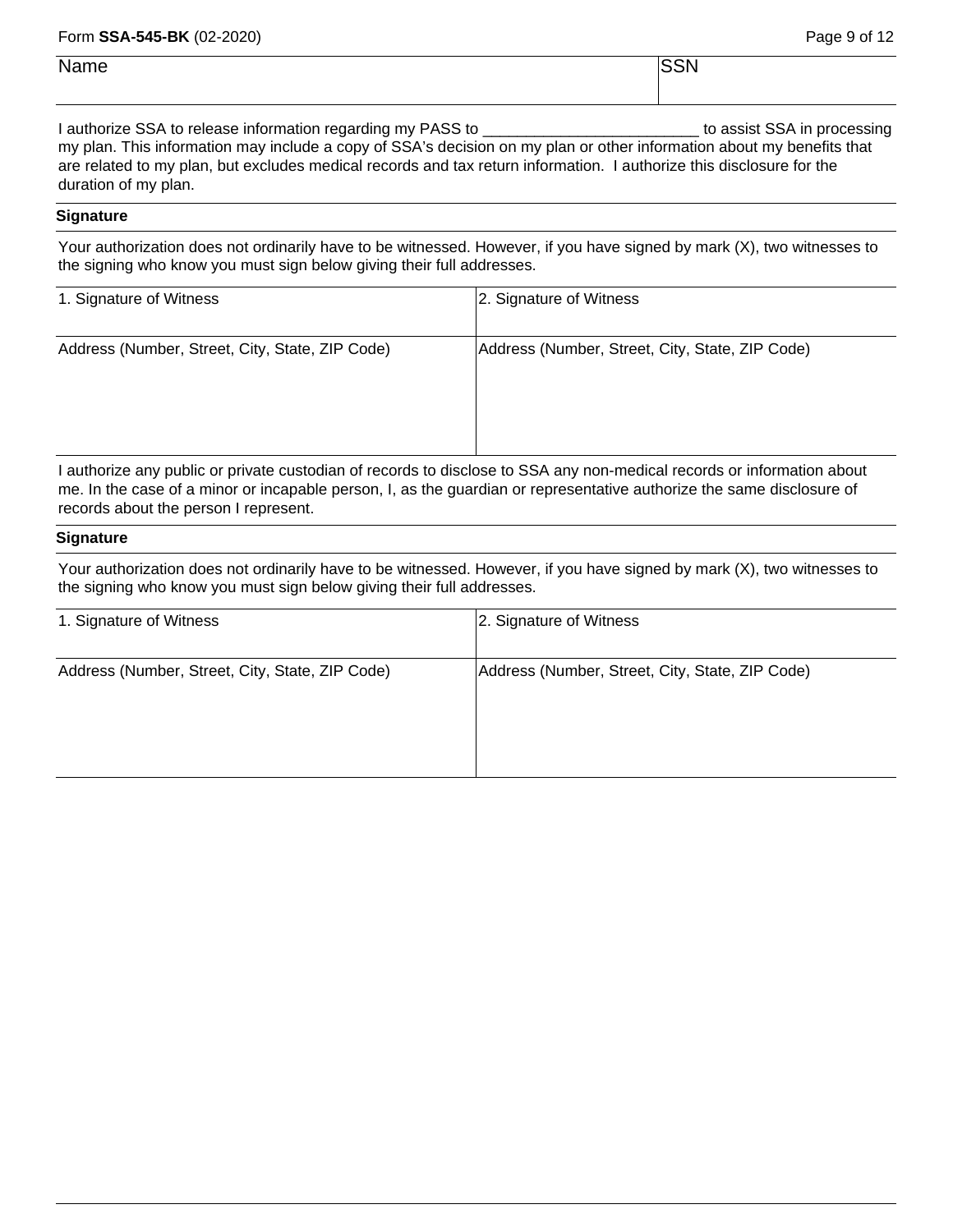| Name | <b>SSN</b> |
|------|------------|
|      |            |

**If my plan is approved, I agree to** follow all of the terms and conditions of the plan as approved by SSA;

- report any changes in my plan **to SSA** immediately
- keep records of all deposits and receipts of all expenditures I make under the plan
- use approved income or resources **only** to buy the items or services approved in the plan, and
- report any changes that may affect my SSI payment immediately, such as a change in income, resources, living arrangements, or marital status.

| <b>Signature</b>                                                                                                                                                                                |                                                 |                                                 |  | Date:           |  |
|-------------------------------------------------------------------------------------------------------------------------------------------------------------------------------------------------|-------------------------------------------------|-------------------------------------------------|--|-----------------|--|
| <b>Address</b>                                                                                                                                                                                  |                                                 |                                                 |  |                 |  |
| City                                                                                                                                                                                            |                                                 | <b>State</b>                                    |  | <b>ZIP Code</b> |  |
| Home Telephone                                                                                                                                                                                  | Work Telephone                                  |                                                 |  |                 |  |
| Other Telephone                                                                                                                                                                                 | E-mail address                                  |                                                 |  |                 |  |
| Your authorization does not ordinarily have to be witnessed. However, if you have signed by mark (X), two witnesses to<br>the signing who know you must sign below giving their full addresses. |                                                 |                                                 |  |                 |  |
| 1. Signature of Witness                                                                                                                                                                         | 2. Signature of Witness                         |                                                 |  |                 |  |
| Address (Number, Street, City, State, ZIP Code)                                                                                                                                                 |                                                 | Address (Number, Street, City, State, ZIP Code) |  |                 |  |
| If you have a representative payee, the representative payee must sign below:                                                                                                                   |                                                 |                                                 |  |                 |  |
| as the Representative Payee for<br>to the submission of this PASS.                                                                                                                              |                                                 |                                                 |  | agree           |  |
| Representative Payee Signature                                                                                                                                                                  |                                                 |                                                 |  | Date:           |  |
| Your authorization does not ordinarily have to be witnessed. However, if you have signed by mark (X), two witnesses to<br>the signing who know you must sign below giving their full addresses. |                                                 |                                                 |  |                 |  |
| 1. Signature of Witness                                                                                                                                                                         | 2. Signature of Witness                         |                                                 |  |                 |  |
| Address (Number, Street, City, State, ZIP Code)                                                                                                                                                 | Address (Number, Street, City, State, ZIP Code) |                                                 |  |                 |  |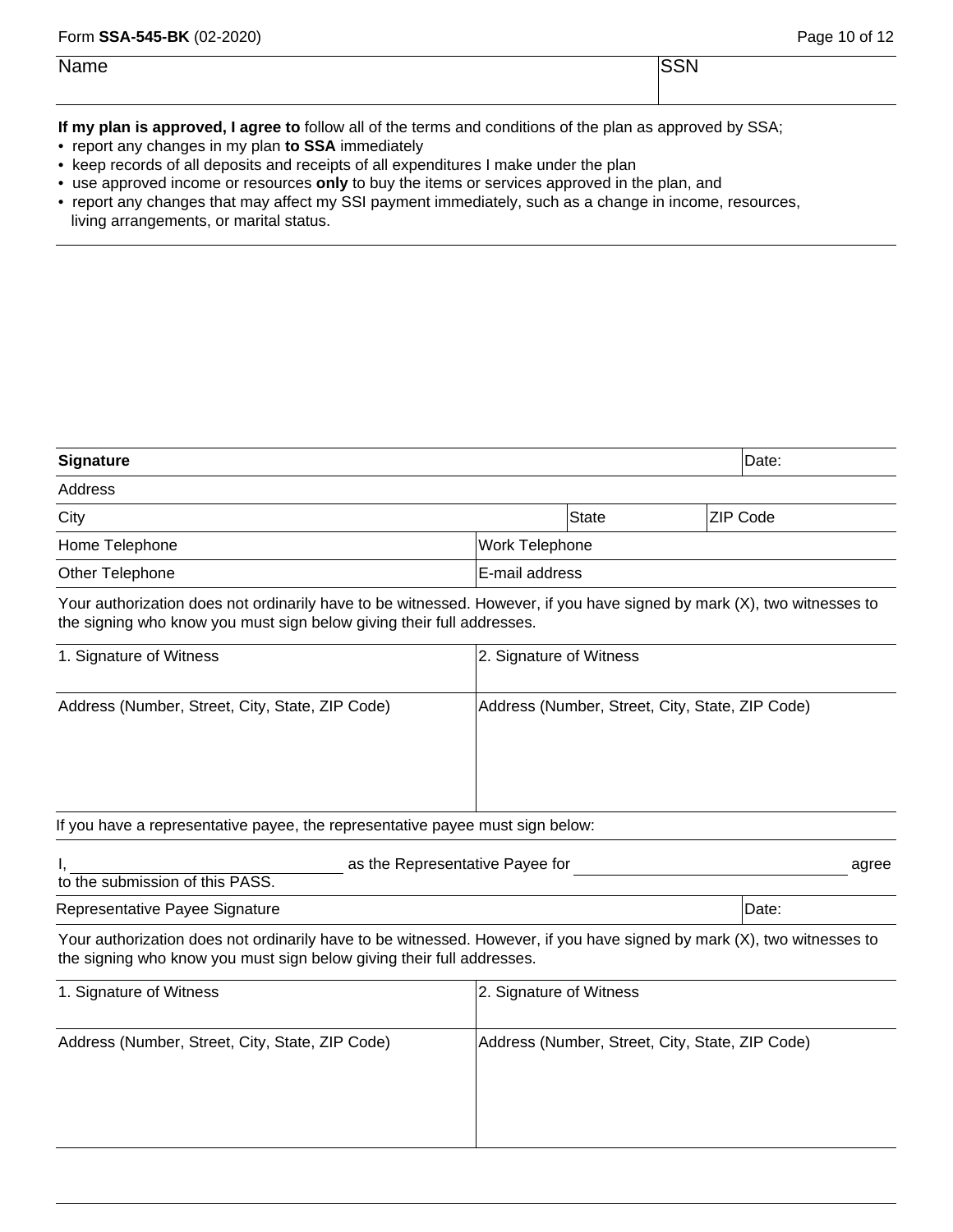Sections 1612(b), 1613(a) and 1631(e) of the Social Security Act, as amended, allow us to collect this information. Furnishing us this information is voluntary. However, failing to provide all or part of the information may limit your ability to participate in the Plan to Achieve Self-Support (PASS) Supplemental Security Income (SSI) program.

We will use the information to evaluate your PASS and determine eligibility under the provisions of the SSI program. We may also share your information for the following purposes, called routine uses:

- To third-party contacts when the party to be contacted has, or is expected to have, information relating the individual's PASS, when:
	- (a) the individual is unable to provide the information being sought; or
	- (b) the data are needed to establish the validity of evidence or to verify the accuracy of information presented by the individual in connection with his or her PASS; or the Social Security Administration is reviewing the information as a result of suspected abuse or fraud, concern for program integrity, quality appraisal, or evaluation and measurement activities; and
- To a contractor or another Federal agency, as necessary for the purpose of assisting the Social Security Administration in the efficient administration of its programs.

In addition, we may share this information in accordance with the Privacy Act and other Federal laws. For example, where authorized, we may use and disclose this information in computer matching programs, in which our records are compared with other records to establish or verify a person' eligibility for Federal benefit programs and for repayment of incorrect or delinquent debts under these programs.

A list of additional routine uses is available in our Privacy Act System of Records Notice (SORN) 60-0255, entitled PASS Management Information System, as published in the Federal Register (FR) on January 1, 2006, at 71 FR 1867. Additional information, and a full listing of all our SORNs, is available on our website at [www.ssa.gov/privacy.](www.ssa.gov/privacy)

# **Paperwork Reduction Act Statement**

**Paperwork Reduction Act Statement** - This information collection meets the requirements of 44 U.S.C. § 3507, as amended by section 2 of the Paperwork Reduction Act of 1995. You do not need to answer these questions unless we display a valid Office of Management and Budget control number. We estimate that it will take about 120 minutes to read the instructions, gather the facts, and answer the questions. **SEND OR BRING THE COMPLETED FORM TO YOUR LOCAL SOCIAL SECURITY OFFICE. You can find your local Social Security office through SSA's website at [www.socialsecurity.gov.](http://www.socialsecurity.gov) Offices are also listed under U. S. Government agencies in your telephone directory or you may call Social Security at 1-800-772-1213 (TTY 1-800-325-0778).** *You may send comments on our time estimate above to*: *SSA*, *6401 Security Blvd, Baltimore, MD 21235-6401. Send only comments relating to our time estimate to this address, not the completed form.*